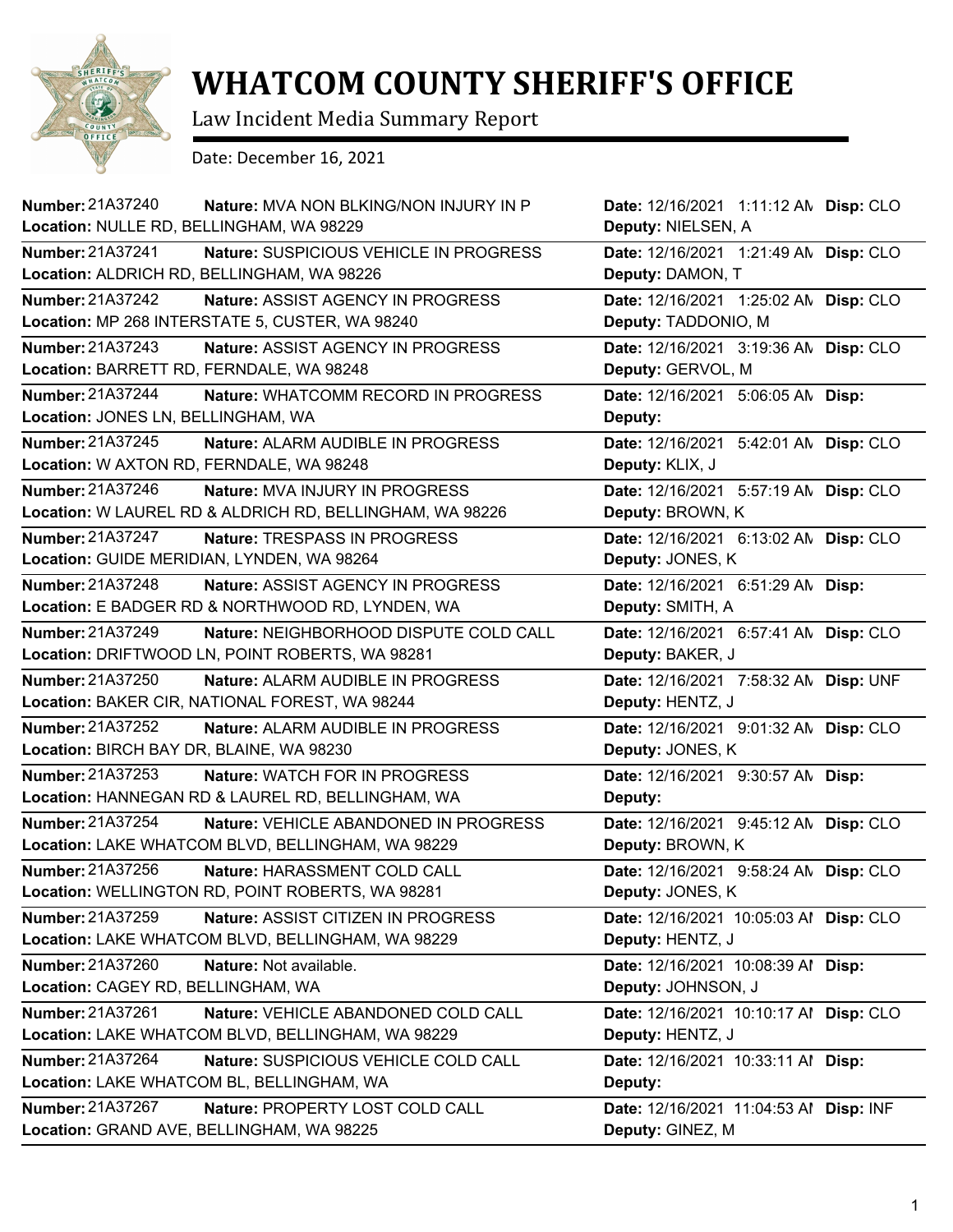| <b>Number: 21A37268</b><br>Nature: SERVE WARRANT COLD CALL                                               | Date: 12/16/2021 11:03:39 Al Disp: CAA       |
|----------------------------------------------------------------------------------------------------------|----------------------------------------------|
| Location: SHAMROCK RD & PINE PL, MAPLE FALLS, WA 98266                                                   | Deputy: BAUMAN, L                            |
| Arrested: GARRETT, LIBERTY L.<br>Age: 46<br><b>Offenses: Warrant</b>                                     |                                              |
| Number: 21A37269<br>Nature: ASSIST CITIZEN COLD CALL                                                     | Date: 12/16/2021 11:16:40 Al Disp: CLO       |
| Location: MARIGOLD DR, BELLINGHAM, WA 98229                                                              | Deputy: HENTZ, J                             |
| Number: 21A37270<br>Nature: PARKING PROBLEM IN PROGRESS                                                  | Date: 12/16/2021 11:36:16 Al Disp: CLO       |
| Location: BIRCH BAY DR, BLAINE, WA 98230                                                                 | Deputy: JONES, D                             |
| <b>Number: 21A37271</b><br>Nature: VANDALISM COLD CALL                                                   | Date: 12/16/2021 11:42:20 Al Disp: CAA       |
| Location: SHAMROCK RD, MAPLE FALLS, WA 98266                                                             | Deputy: LOREEN, J                            |
| Arrested: GARRETT, LIBERTY L.<br>Age: 46<br><b>Offenses: Malicious Mischief, Trespass, Real Property</b> |                                              |
| <b>Number: 21A37272</b><br>Nature: MVA BLOCKING IN PROGRESS                                              | Date: 12/16/2021 11:49:54 Al Disp: CLO       |
| Location: NOON RD & VAN WYCK RD, BELLINGHAM, WA 98226                                                    | Deputy: BROWN, K                             |
| <b>Number: 21A37273</b><br>Nature: MVA BLOCKING IN PROGRESS                                              | Date: 12/16/2021 11:50:51 Al Disp:           |
| Location: NOON RD & VAN WYCK RD, BELLINGHAM, WA                                                          | Deputy:                                      |
| <b>Number: 21A37274</b><br>Nature: IMPOUND PRIVATE IN PROGRESS                                           | Date: 12/16/2021 12:02:29 PI Disp:           |
| Location: MITCHELL WA, BELLINGHAM, WA                                                                    | Deputy:                                      |
| Number: 21A37275<br>Nature: BURGLARY IN PROGRESS                                                         | Date: 12/16/2021 12:26:28 PI Disp: INA       |
| Location: LITTLE BIG HORN RD, MAPLE FALLS, WA 98266                                                      | Deputy: LOREEN, J                            |
| <b>Number: 21A37276</b><br><b>Nature: TRAFFIC HAZARD IN PROGRESS</b>                                     | Date: 12/16/2021 12:58:12 PI Disp: CLO       |
| Location: PARK RD & VALLEY HWY, ACME, WA 98220                                                           | Deputy: THOMPSON, J                          |
| <b>Number: 21A37277</b><br><b>Nature: MISSING PERSON IN PROGRESS</b>                                     | Date: 12/16/2021 1:21:37 PN Disp: CLO        |
| Location: PONY EXPRESS WAY, MAPLE FALLS, WA 98266                                                        | Deputy: HENTZ, J                             |
| <b>Number: 21A37279</b><br>Nature: TROUBLE W/SUBJECT IN PROGRESS                                         | Date: 12/16/2021 1:47:46 PM Disp:            |
| Location: BIRCH BAY DR, BLAINE, WA                                                                       | Deputy: JONES, K                             |
| Number: 21A37280<br>Nature: THEFT COLD CALL                                                              | Date: 12/16/2021 1:05:20 PN Disp: CLO        |
| Location: HALL RD, BLAINE, WA 98230                                                                      | Deputy: BOYD, M                              |
| Number: 21A37282<br>Nature: HANGUP (911) IN PROGRESS                                                     | Date: 12/16/2021 2:09:43 PM Disp:            |
| Location: E SMITH RD, BELLINGHAM, WA                                                                     | Deputy:                                      |
| Number: 21A37284<br>Nature: REFER TO WSP IN PROGRESS                                                     | Date: 12/16/2021 2:31:59 PM Disp:            |
| Location: MT BAKER HW & VALLEY HW, WA                                                                    | Deputy:                                      |
| Number: 21A37285<br>Nature: FOLLOW UP                                                                    | Date: 12/16/2021 2:34:24 PN Disp: CLO        |
| Location: REESE HILL RD, SUMAS, WA 98295                                                                 | Deputy: POLINDER, C                          |
| Number: 21A37287<br>Nature: REFER TO WSP IN PROGRESS<br>Location: REESE HILL RD AT & MP 7, SUMAS, WA     | Date: 12/16/2021 2:40:27 PM Disp:<br>Deputy: |
| <b>Number: 21A37288</b><br>Nature: REFER TO WSP IN PROGRESS                                              | Date: 12/16/2021 2:47:02 PM Disp:            |
| Location: HANNEGAN RD & POLE RD, LYNDEN, WA                                                              | Deputy: BROWN, K                             |
| <b>Number: 21A37290</b><br>Nature: REFER TO OTHER AGENCY IN PROGR                                        | Date: 12/16/2021 2:52:40 PM Disp:            |
| Location: HILLVUE RD, BLAINE, WA                                                                         | Deputy:                                      |
| Number: 21A37292<br>Nature: FOLLOW UP                                                                    | Date: 12/16/2021 3:23:39 PN Disp: CAA        |
| Location: DIVISION ST, BELLINGHAM, WA 98226                                                              | Deputy: ROBINSON, S                          |
| Arrested: STEINBACH, RONALD A.<br>Age: 61                                                                |                                              |
| <b>Offenses: Warrant</b>                                                                                 |                                              |
| Number: 21A37294<br>Nature: NEIGHBORHOOD DISPUTE COLD CALL                                               | Date: 12/16/2021 3:38:30 PM Disp:            |
| Location: BROWN RD, FERNDALE, WA                                                                         | Deputy:                                      |
| Number: 21A37296<br>Nature: SUSPICIOUS CIRCUMSTANCES COLD                                                | Date: 12/16/2021 4:01:02 PM Disp: CLO        |
| Location: BROWN RD, FERNDALE, WA 98248                                                                   | Deputy: JONES, D                             |
| Number: 21A37297<br>Nature: THEFT COLD CALL                                                              | Date: 12/16/2021 4:10:08 PM Disp: CLO        |
| Location: NORTHWEST DR, BELLINGHAM, WA 98226                                                             | Deputy: WRIGHT, M                            |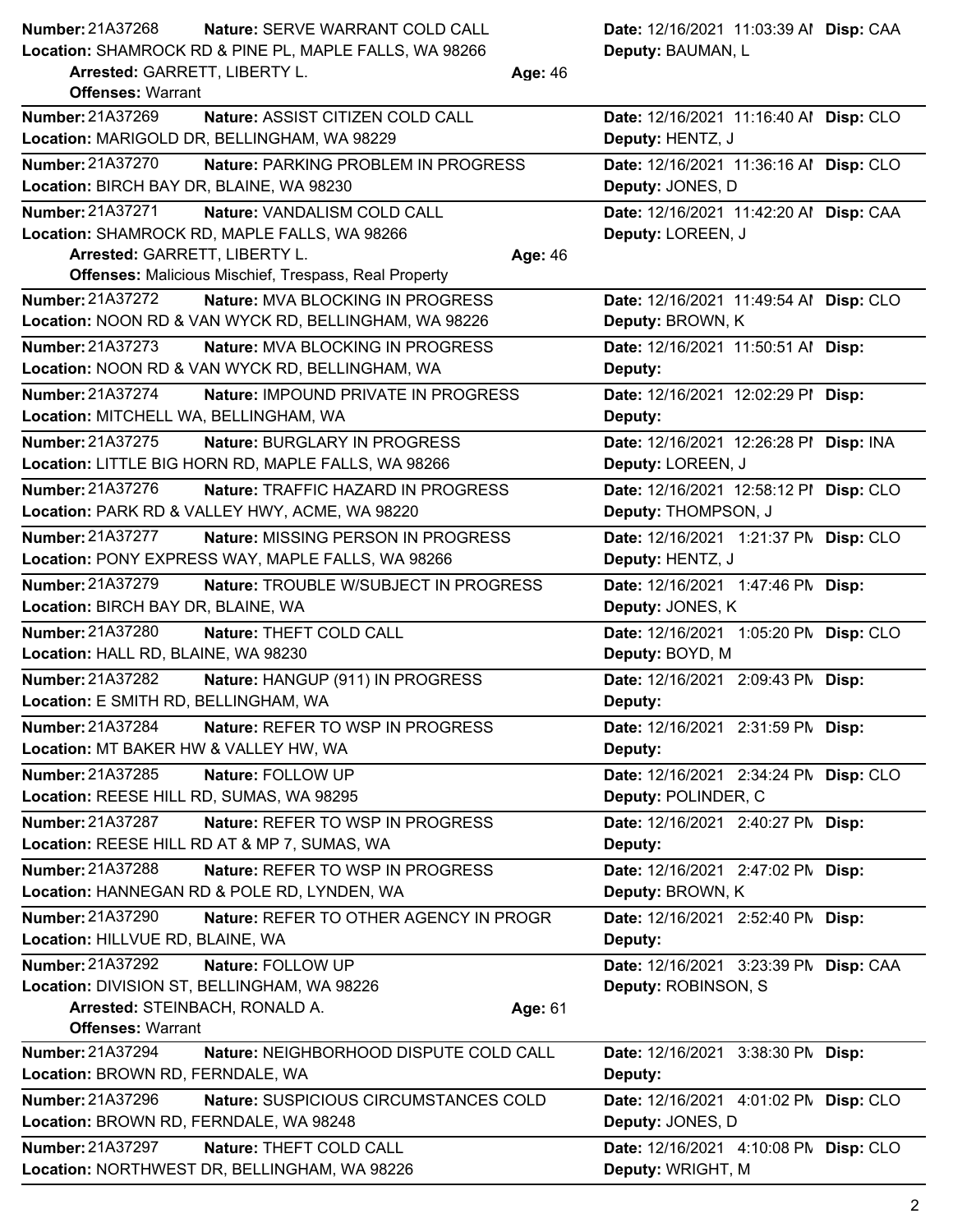| <b>Number: 21A37298</b><br><b>Nature: REQUEST FOR LAW ENFORCEMENT</b> | Date: 12/16/2021 4:11:55 PM Disp: CLO |
|-----------------------------------------------------------------------|---------------------------------------|
| Location: GUIDE MERIDIAN, LYNDEN, WA 98264                            | Deputy: VANDYKE, F                    |
| <b>Number: 21A37300</b><br>Nature: ASSIST AGENCY IN PROGRESS          | Date: 12/16/2021 4:21:11 PM Disp:     |
| Location: BIRCH BAY DR, BLAINE, WA                                    | Deputy:                               |
| Number: 21A37301<br>Nature: CUSTODIAL INTERFERENCE IN PROG            | Date: 12/16/2021 4:21:04 PM Disp: CLO |
| Location: ALDERWOOD AVE, BELLINGHAM, WA 98225                         | Deputy: WRIGHT, M                     |
| <b>Number: 21A37302</b><br>Nature: SUSPICIOUS PERSON IN PROGRESS      | Date: 12/16/2021 4:23:51 PM Disp: CLO |
| Location: E POLE RD & HANNEGAN RD, LYNDEN, WA 98264                   | Deputy: SHELTON, D                    |
| Number: 21A37303<br>Nature: CUSTODIAL INTERFERENCE IN PROG            | Date: 12/16/2021 4:22:51 PM Disp:     |
| Location: ALDERWOOD AV, BELLINGHAM, WA                                | Deputy:                               |
| Number: 21A37305<br>Nature: REFER TO OTHER AGENCY IN PROGR            | Date: 12/16/2021 4:46:43 PM Disp:     |
| Location: KAAS RD, FERNDALE, WA                                       | Deputy:                               |
| Number: 21A37306<br>Nature: BURGLARY COLD CALL                        | Date: 12/16/2021 4:45:25 PN Disp: CLO |
| Location: YEW STREET RD, BELLINGHAM, WA 98229                         | Deputy: SHELTON, D                    |
| <b>Number: 21A37307</b><br>Nature: REFER TO WSP IN PROGRESS           | Date: 12/16/2021 4:53:14 PM Disp:     |
| Location: SB I5 SO & SLATER RD, BELLINGHAM, WA                        | Deputy:                               |
| <b>Number: 21A37308</b><br>Nature: WATCH FOR IN PROGRESS              | Date: 12/16/2021 5:13:35 PM Disp:     |
| Location: MARSHALL HILL RD & MT BAKER HW, WA                          | Deputy:                               |
| Number: 21A37309<br>Nature: FOLLOW UP                                 | Date: 12/16/2021 5:14:56 PN Disp: CLO |
| Location: YEW STREET RD, BELLINGHAM, WA 98229                         | Deputy: SHELTON, D                    |
| <b>Number: 21A37311</b><br>Nature: MISSING PERSON IN PROGRESS         | Date: 12/16/2021 5:22:22 PN Disp: CLO |
| Location: SQUALICUM LAKE RD, BELLINGHAM, WA 98226                     | Deputy: VANDYKE, F                    |
| Number: 21A37312<br>Nature: ASSIST AGENCY IN PROGRESS                 | Date: 12/16/2021 6:08:33 PN Disp: CLO |
| Location: KOK RD, LYNDEN, WA 98264                                    | Deputy: HIGH, M                       |
| Number: 21A37313<br>Nature: REFER TO OTHER AGENCY IN PROGR            | Date: 12/16/2021 6:09:27 PM Disp:     |
|                                                                       |                                       |
| Location: MOUNTAIN VIEW RD, FERNDALE, WA                              | Deputy:                               |
| Number: 21A37314<br>Nature: REFER TO WSP IN PROGRESS                  | Date: 12/16/2021 6:12:13 PM Disp:     |
| Location: SB I5 AT & MP 27, WA                                        | Deputy:                               |
| Number: 21A37315<br>Nature: DOMESTIC VERBAL COLD CALL                 | Date: 12/16/2021 6:28:46 PM Disp: CLO |
| Location: BERRYMAN LO., LYNDEN, WA 98264                              | Deputy: SHELTON, D                    |
| Number: 21A37316<br>Nature: MESSAGE DELIVERY IN PROGRESS              | Date: 12/16/2021 6:28:43 PM Disp: CLO |
| Location: WINDWARD DR, BELLINGHAM, WA 98229                           | Deputy: SHELTON, D                    |
| Number: 21A37318<br>Nature: ASSIST CITIZEN IN PROGRESS                | Date: 12/16/2021 6:38:56 PM Disp: CLO |
| Location: E HEMMI RD, EVERSON, WA 98247                               | Deputy: VANDYKE, F                    |
| Number: 21A37319<br>Nature: WATCH FOR IN PROGRESS                     | Date: 12/16/2021 6:50:27 PM Disp:     |
| Location: HAMPTON RD & TRAPLINE RD, EVERSON, WA                       | Deputy:                               |
| <b>Number: 21A37320</b><br>Nature: DOMESTIC ORDER VIOL IN PROGRES     | Date: 12/16/2021 6:55:54 PM Disp: CLO |
| Location: NORTHWEST DR, BELLINGHAM, WA 98226                          | Deputy: WRIGHT, M                     |
| Number: 21A37321<br>Nature: CIVIL PROBLEM IN PROGRESS                 | Date: 12/16/2021 7:05:48 PN Disp: CLO |
| Location: SWEET RD, BLAINE, WA 98230                                  | Deputy: JONES, D                      |
| Number: 21A37323<br>Nature: TRESPASS IN PROGRESS                      | Date: 12/16/2021 7:50:26 PN Disp: CLO |
| Location: GUIDE MERIDIAN, LYNDEN, WA 98264                            | Deputy: VANDYKE, F                    |
| Number: 21A37324<br>Nature: SECURITY CHECK IN PROGRESS                | Date: 12/16/2021 7:55:27 PM Disp: CLO |
| Location: SEMIAHMOO DR, BLAINE, WA 98230                              | Deputy: HIGH, M                       |
| <b>Number: 21A37325</b><br>Nature: Not available.                     | Date: 12/16/2021 8:00:59 PM Disp: CLO |
| Location: CAMP 2 RD & CAIN LAKE RD, SEDRO WOOLLEY, WA 98284           | Deputy: SHELTON, D                    |
| <b>Number: 21A37326</b><br>Nature: SECURITY CHECK IN PROGRESS         | Date: 12/16/2021 8:06:48 PM Disp: CLO |